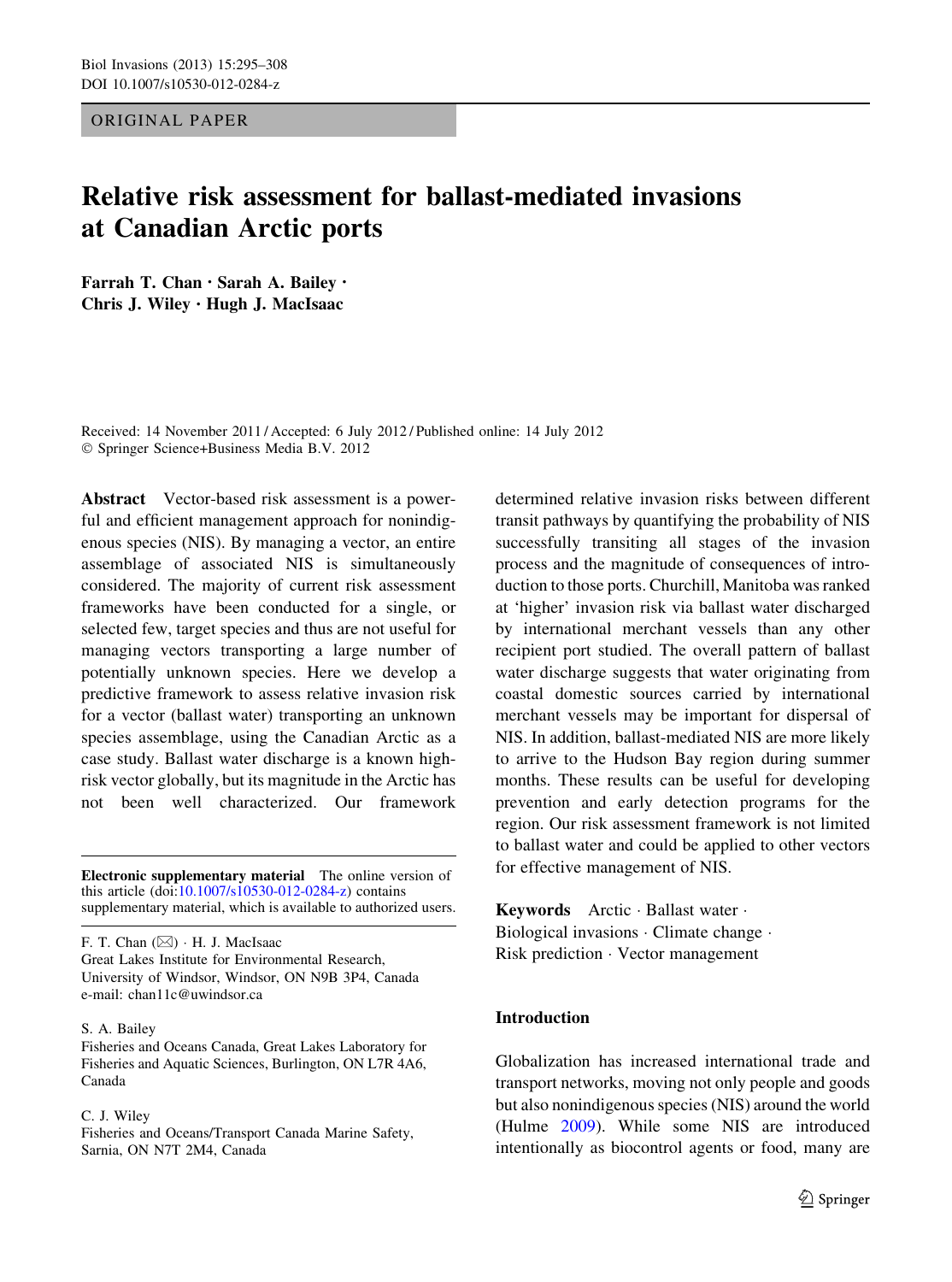transported and released accidentally as contaminants or stowaways (Hulme et al. [2008\)](#page-11-0). Given the ecological and economic harm that may result from NIS introductions, considerable effort has been invested in developing risk assessments to direct NIS prevention and control strategies.

In the context of biological invasions, risk assessments quantify the probability and consequence of NIS introduction events (Hayes [2003\)](#page-11-0). The majority of risk assessments have been conducted for single (e.g., Stone et al. [1997;](#page-13-0) Bartell and Nair [2003](#page-11-0); Therriault and Herborg [2007\)](#page-13-0) or selected few target species (e.g., Pheloung et al. [1999;](#page-12-0) Kolar and Lodge [2002;](#page-12-0) Barry et al. [2008](#page-11-0)). A typical species-specific risk assessment estimates the probability that a NIS will successfully pass through all stages of the invasion process and characterizes the expected impact of the species in the recipient environment. Invasion stages include arrival, survival, establishment and spread, and may be evaluated individually before being combined into a final probability of successful introduction (Orr [2003](#page-12-0)). Completing a species-specific risk assessment requires extensive data on the invasion history, environmental requirements and biological traits of target species, as well as characteristics of the recipient environment. Risk assessments may be performed prior to the introduction of a NIS in an effort to manage or regulate activities that may lead to the introduction; alternatively, they may be conducted retrospectively so that limited resources can be most effectively allocated to control or eradicate NIS already introduced (Andersen et al. [2004](#page-10-0)).

Recently, there have been several proposals to move toward vector-based risk assessment as a strategy for managing NIS (e.g., Andow [2003](#page-10-0); Ruiz and Carlton [2003](#page-12-0); Hulme [2009](#page-11-0)). A vector is defined as the conveyance carrying species along a pathway, where the pathway is the geographic route between the source region and the release sites (Lockwood et al. [2005](#page-12-0)). There are multiple reasons to conduct vector-based rather than species-specific risk assessments. First, it is often impossible to predict which species may be accidentally introduced via broad-scale vectors, such as ballast water, shipping containers, and commercial imports (Andow [2003](#page-10-0); Ruiz and Carlton [2003;](#page-12-0) National Research Council [2011\)](#page-12-0). Second, biological and ecological data required for species-specific risk assessments are often limited even for priority high-risk NIS (Ruiz and Carlton [2003\)](#page-12-0). Therefore, focusing efforts to characterize propagule pressure (i.e., the number of arrivals, the number of NIS propagules per arrival and the condition of the released propagules) and colonization pressure (i.e., the number of species) exerted by a transport vector to a given recipient area is a useful strategy for quantifying and predicting invasion risk (Colautti et al. [2006;](#page-11-0) Lockwood et al. [2009\)](#page-12-0). In addition, results from vector-based risk assessments can be translated to vector management policies, such as the prohibition of high-risk species in the aquarium trade and mandatory ballast water exchange in international shipping (Andow [2003](#page-10-0)). By addressing the vector, the entire assemblage of NIS associated with it is simultaneously managed, providing a powerful and efficient management approach (Ruiz and Carlton [2003](#page-12-0)).

Ballast water is a major transport vector of a wide variety of aquatic NIS worldwide (Klein et al. [2010](#page-12-0); DiBacco et al. [2011](#page-11-0); Seiden et al. [2011](#page-12-0); Briski et al. [2012\)](#page-11-0). Very few studies, however, have examined the magnitude of the vector in the Arctic (e.g., McGee et al. [2006;](#page-12-0) Ruiz and Hewitt [2009](#page-12-0)), and only one has done so qualitatively for northern Canada (Niimi [2007](#page-12-0)). At first glance, the Arctic would appear an unlikely region for ship-mediated biological invasions. The extent of shipping to most northern ports is low relative to temperate and tropical locations, thereby constraining the transfer of NIS. In addition, low temperature and limited food resources may hinder survivorship, reproduction, and/or population growth of many species in the Arctic (Vermeij and Roopnarine [2008;](#page-13-0) Ruiz and Hewitt [2009](#page-12-0)). However, changes in temperature regimes, ocean currents, sea level, and other key physical processes associated with climate change are expected to profoundly influence species dispersal and survival (Vermeij and Roopnarine [2008](#page-13-0); Hellmann et al. [2008;](#page-11-0) Ruiz and Hewitt [2009](#page-12-0); Wassmann et al. [2010\)](#page-13-0). For example, the Pacific diatom Neodenticula seminae was found in the North Atlantic Ocean for the first time since the Pleistocene (Reid et al. [2007\)](#page-12-0). Evidence suggests that the species was likely carried by increased flows of Pacific water from the Bering Sea through the Arctic Ocean following recession of coastal ice sheets, however the possibility of ballast water transport could not be dismissed (Reid et al. [2007\)](#page-12-0). Melting sea ice can facilitate human-mediated transport of NIS to the Arctic by opening new waterways and shipping channels in the Arctic Ocean as well as extending the length of the shipping season (Howell and Yackel [2004](#page-11-0); Arctic Council [2009](#page-11-0); Khon et al. [2010\)](#page-12-0).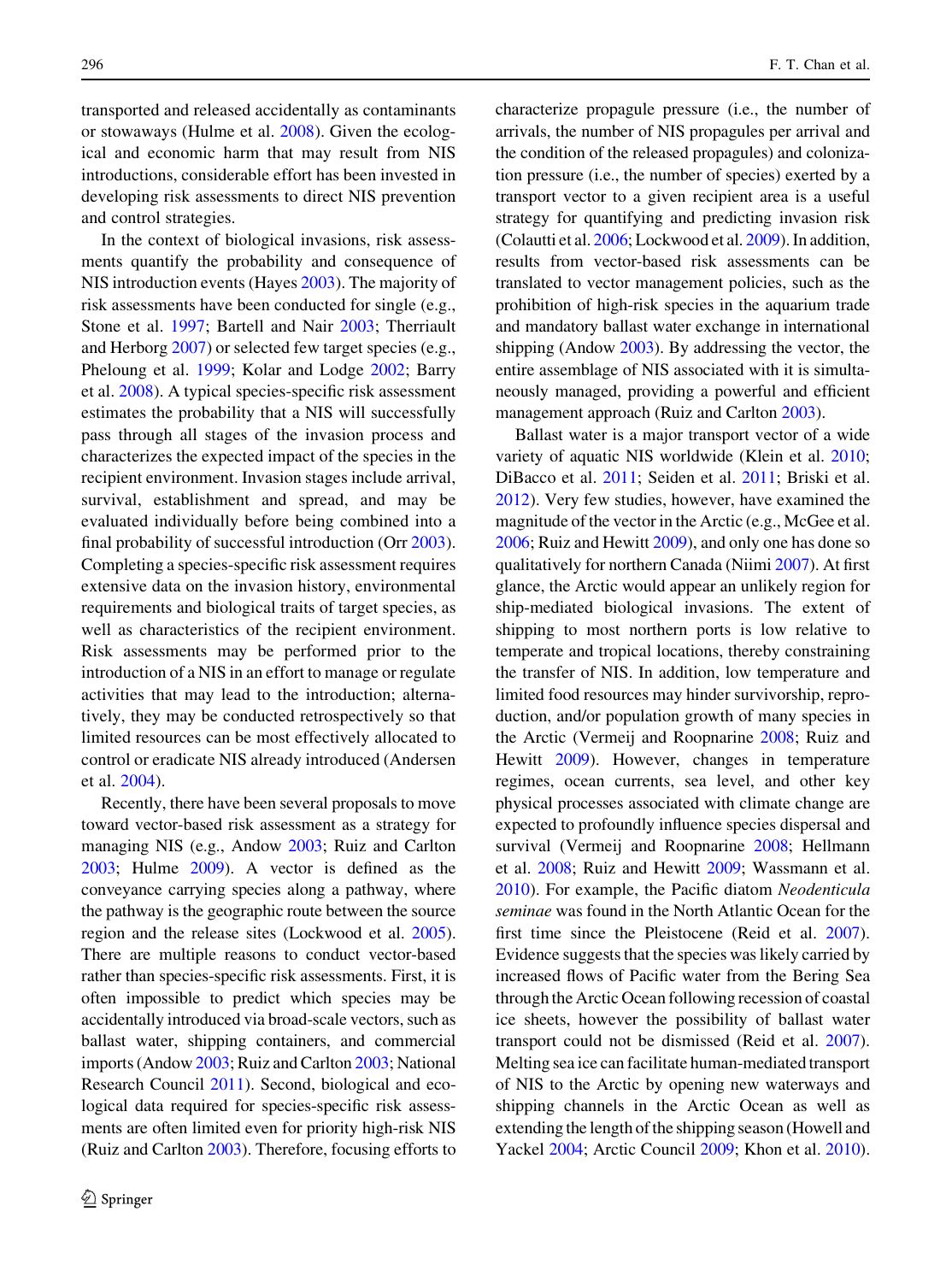Once released in Arctic waters, NIS may benefit from enhanced survival associated with warmer climate and increased food supply (Vermeij and Roopnarine [2008](#page-13-0); Cheung et al. [2009;](#page-11-0) Rooney and Paterson [2009](#page-12-0)).

Commercial vessels began to use the Northeast Passage and the Northern Sea Route in 2009 to dramatically reduce the time and cost to ship goods from northern Europe to northeast Asia and northwest North America (Khon et al. [2010](#page-12-0)). The Northwest Passage was free of pack ice and fully navigable in the summer of 2007, providing a direct shipping route between western Europe and eastern Asia for the first time in recorded history (Cressey [2007](#page-11-0); Khon et al. [2010](#page-12-0)). Future development in the Arctic, including increased extraction of mineral and petroleum resources as well as expanded tourism and community development, will further increase exposure of Arctic ports to ship traffic and the potential for ballast-mediated invasions (Arctic Council [2009\)](#page-11-0). Such changes in shipping activities, in combination with climate warming, will increase the potential for successful ballastmediated invasions. Therefore, ballast water risk assessments are clearly needed for the region.

Here, we develop a framework to assess relative invasion risk for a vector transporting an unknown species assemblage, using ballast water transport in the Canadian Arctic as a case study. The objectives of the study are twofold: first, to characterize ballast water discharge patterns for different vessel pathways in the region and, second, to identify ports at relatively high risk of ballast-mediated invasions and the responsible vessel pathway. The principal goal of the study is to direct research and preventive management efforts at potentially high-risk sites and vessel pathways so that Arctic ecosystems can be protected from the negative effects that often accompany biological invasions.

## Methods and materials

Our relative risk assessment adopts methods from species-specific assessments (Orr [2003;](#page-12-0) Therriault and Herborg [2007](#page-13-0)), with modifications to accommodate the suite of unidentified NIS potentially associated with the ballast water vector. First, the probability of introduction was estimated by combining the individual probabilities of successful arrival, survival and establishment, based on ballast water discharge data and environmental similarity between source and recipient ports. Second, the potential magnitude of consequence of the introduction was estimated based upon the number of high impact ballast-mediated NIS recorded for ecoregions of source ports. Finally, the probability of introduction and the potential magnitude of consequence were combined for a relative invasion risk rating.

## Estimating probability of arrival

A comprehensive database of ballast water discharges at Canadian Arctic ports between 2005 and 2008 was assembled using Transport Canada's Ballast Water Database (TCBWD; [https://wwwapps2.tc.gc.ca/saf-sec](https://wwwapps2.tc.gc.ca/saf-sec-sur/4/cpscs-scepc/default.asp)[sur/4/cpscs-scepc/default.asp](https://wwwapps2.tc.gc.ca/saf-sec-sur/4/cpscs-scepc/default.asp), accessed March 2009) as the primary data source. The Canadian Arctic, as defined by Transport Canada, covers all Canadian waters north of  $60^\circ$  and those in Ungava Bay, Hudson Bay and James Bay (Fig. [1\)](#page-3-0). All vessels with a ballast capacity greater than eight  $m<sup>3</sup>$  are required to submit ballast water reports prior to their first port-of-call in Canadian waters; we considered only merchant vessels for our study because other vessel types carry very little or no ballast water and do not consistently report ballast activities. Data self-reported by vessels to the TCBWD provides information on the ballast history for each vessel transit, including date, location and volume of ballast uptake and discharge events as well as any management activities. Our database was then supplemented with shipping data from the Canadian Coast Guard's Information System on Marine Navigation (INNAV). Canada requires all commercial vessels to report to INNAV when crossing into each Traffic Service Zone, while additional voluntary reporting regularly occurs for the duration of the transit for safety reasons. Information reported to INNAV includes arrival and departure events, and cargo and ballast operations at ports (in binary format; volumes are not reported), and all reports are date and time coded. We grouped vessels in the dataset into two pathways according to operation region: 'international' vessels that operated outside of the Canadian exclusive economic zone (EEZ) for at least part of the study period; and 'coastal domestic' vessels that transited outside the Canadian Arctic but operated exclusively within Canada's EEZ for the entire study period. There were no 'Arctic' vessels that operated exclusively within the Canadian Arctic for the entire study period.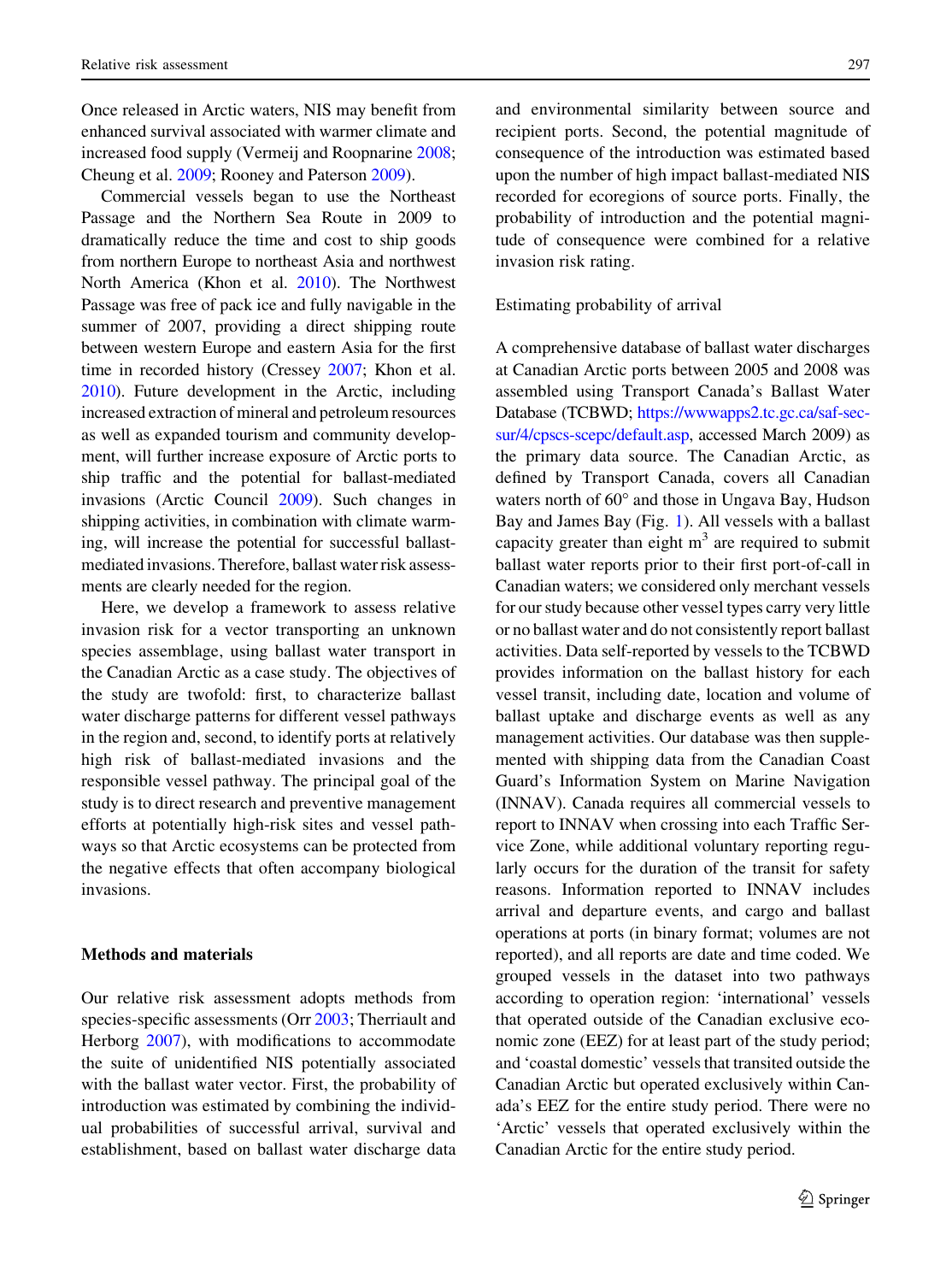<span id="page-3-0"></span>Gaps in ballast water data existed for 26 coastal domestic vessels because vessels operating entirely within Canadian waters are not required to submit ballast water reports. Through industry contacts, we recovered ballast records for six of the 26 vessels. Remaining data gaps for 20 vessels, representing 639 of 1,161 total merchant transits, were filled in using cargo information in the INNAV database. Based on the established relationship between cargo and ballast water operations in commercial vessels (Rup et al. [2010;](#page-12-0) David et al. [2012\)](#page-11-0), we assumed that vessels discharged ballast water if cargo was loaded, resulting in 77 transits with ballast water discharge. Consultation with the shipping industry confirmed low frequency of ballast water discharges by vessels transporting supplies to Northern communities (i.e., annual sealift); since the vessels were generally fully laden with cargo, they carried very little or no ballast water during transits to Arctic ports. We estimated discharge volumes for 50 of these transits using the historical median discharge volume previously reported by the same vessel on non-Arctic transits, since Rup et al.  $(2010)$  $(2010)$  demonstrated that a single vessel carries a typical volume of ballast water on 90 % of domestic transits. Discharge volumes for the remaining 27 transits by vessels without prior history were estimated using data for vessels of similar type and size class, since 'sister ships' typically carry similar volumes of ballast water (Rup et al. [2010](#page-12-0)). Analysis of ballast water reports submitted by international and coastal domestic vessels indicated that 80 % of vessels loaded ballast at the last port-ofcall, therefore we assigned the last port-of-call as the source of ballast water when ballast water history was incomplete. Further, we concluded that ballast was moved directly between domestic ports since domestic voyages are exempt from management regulations.

Ballast water exchange is documented as 90 % effective for saline source water and 99 % effective for freshwater sources, respectively (Ruiz and Smith [2005](#page-12-0); Gray et al. [2007](#page-11-0)). Thus, the volume of ballast water discharged by vessels conducting ballast water exchange was corrected to account for the reduction in propagule pressure, using correction factors of 0.1 or 0.01 for vessels with ballast water from saline or freshwater source ports, respectively. For instance, a ship with reported discharge volume of  $10,000 \text{ m}^3$  of ballast water, of which  $6,000 \text{ m}^3$  originated from a saline source port and  $4,000 \text{ m}^3$  from a freshwater source port, would be corrected using both correction factors resulting in  $640 \text{ m}^3$  of ballast water being evaluated.

To characterize ballast water discharge patterns in the region, we summarized the geographic source location of ballast water by region, including the Arctic, Northwest Atlantic, Northeast Atlantic, West-central Atlantic, East-central Atlantic, Southeast Atlantic, and Mediterranean and Black Seas, as described by the Food and Agriculture Organization (FAO [2009](#page-11-0)) and as used in previous ballast water studies (see Simard and Hardy [2004](#page-12-0); Claudi and Ravishankar [2006](#page-11-0)). Analysis

Fig. 1 Map illustrating the spatial distribution of corrected ballast water discharges in the Canadian Arctic by region: Hudson Bay, Eastern Arctic, and Western Arctic. Dotted-line polygons outline the boundaries of the Arctic regions, following Canadian Ice Services (2009). Top ports selected for full risk assessment are labeled

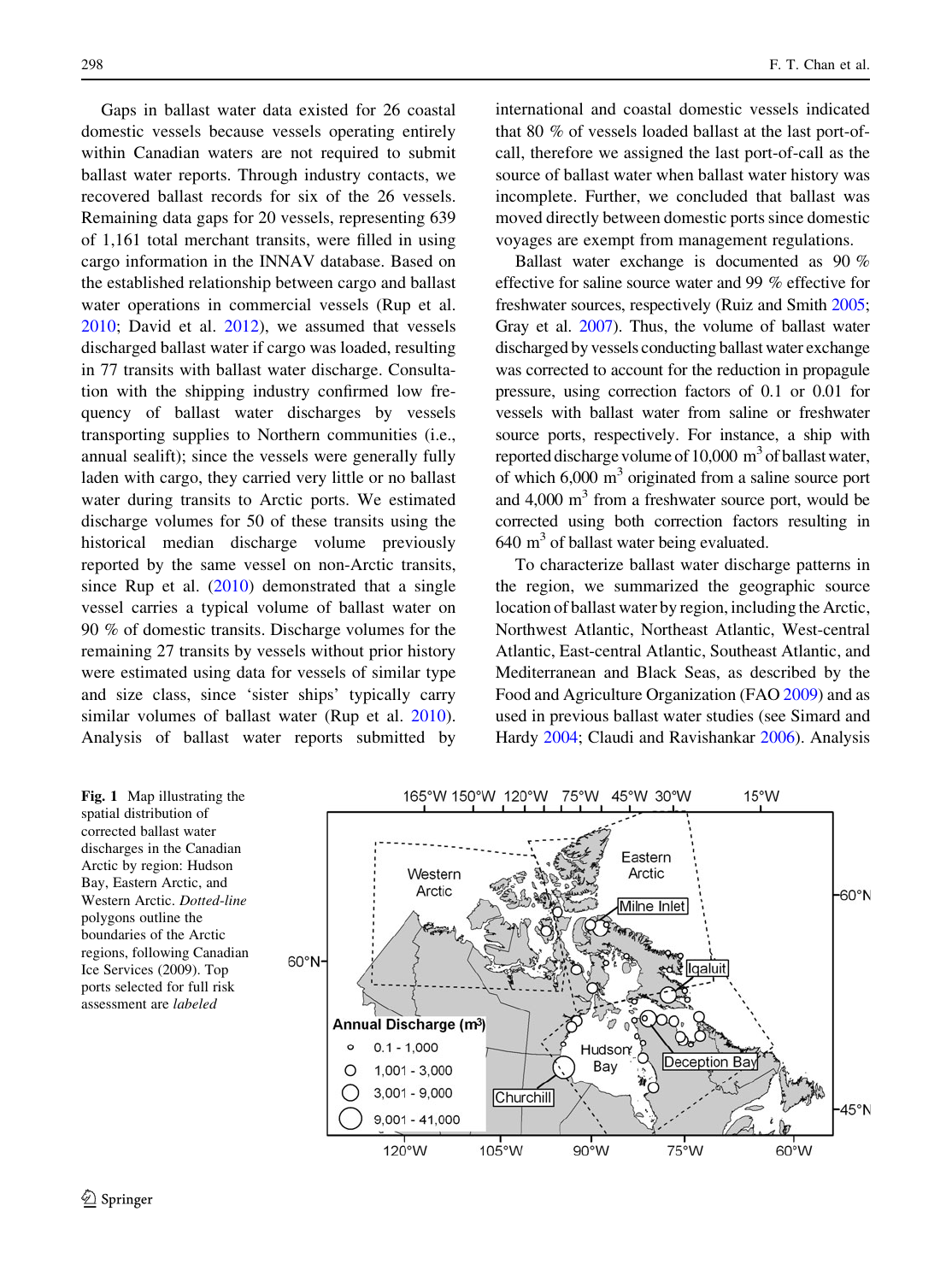<span id="page-4-0"></span>of Variance (ANOVA) was conducted to examine differences in annual discharge volume from different source regions (IMB SPSS Statistics 19, IMB Corp.). In addition, corrected ballast water discharge volumes were organized by month of discharge and operation region. In the absence of direct biological measures from ballast tanks, the corrected volume of ballast water discharged was used as a proxy for the propagule pressure of NIS potentially arriving at ports (Rup et al. [2010;](#page-12-0) Lo et al. [2011](#page-12-0)). A ranking system was used to convert volume of ballast water discharged into a relative probability of arrival, where the maximum mean annual corrected volume of ballast water discharged at any single Arctic port was divided into five equal categories (Table 1). We used a positive linear relationship between the two variables consistent with the linear multi-species models in previous ballast water studies (Ricciardi [2001](#page-12-0), [2006;](#page-12-0) Drake and Lodge [2004;](#page-11-0) Reusser [2010](#page-12-0)). Owing to the large number of ports in the region, we prioritized the top three ports in each vessel category, based on the probability of arrival, for further assessment.

Estimating probability of survival and establishment

All ports directly connected as a ballast water source to each top Arctic port were noted, allowing identification of source-recipient port-pairs. A comparison of environmental similarity between port-pairs was conducted to estimate relative probability of survival and establishment for all possible species that may be released into the new environment by ballast water (Gollasch [2002;](#page-11-0) Clarke et al. [2004](#page-11-0); Barry et al. [2008](#page-11-0)). We focused our analysis on temperature and salinity because they are fundamental factors affecting survival and reproduction of virtually all aquatic life (Anger [1991;](#page-11-0) Browne and Wanigasekera [2000](#page-11-0)). In

addition, including variables that are related to invasion risk for only a subset of all potential NIS can dramatically influence the sensitivity of the environmental similarity measure (Barry et al. [2008\)](#page-11-0). Following Keller et al. ([2011\)](#page-11-0), we selected four parameters to estimate environmental similarity between port-pairs, including annual mean water temperature, mean water temperature during the warmest month, mean water temperature during the coldest month, and annual mean salinity. Mean temperature provides a good indication of broad climatic zone, while maximum and minimum temperatures relate to upper and lower thermal limits of species (Angilletta [2009](#page-11-0)). A single salinity variable was used because it was the only salinity data available for most ports at a global scale (Keller et al. [2011](#page-11-0)). Data for the four parameters were obtained from Keller et al. [\(2011](#page-11-0)) for 6,651 ports worldwide. In addition, we interpolated environmental data in ArcGIS 10 (ESRI Inc.) for 56 Arctic ports not included in Keller et al. ([2011\)](#page-11-0) using data from the World Ocean Atlas (Antonov et al. [2006;](#page-11-0) Locarnini et al. [2006\)](#page-12-0). All environmental variables were standardized using a z-transformation to remove scale differences (Clarke et al. [2004](#page-11-0); Keller et al. [2011](#page-11-0)).

We calculated the environmental similarity between port-pairs using Euclidean distance in four-dimensional space (Clarke et al. [2004;](#page-11-0) Barry et al. [2008](#page-11-0); Keller et al. [2011\)](#page-11-0). Additionally, we conducted a linear regression and sensitivity analysis to determine the relative importance of each parameter in the environmental similarity calculations (see Keller et al. [2011\)](#page-11-0). While salinity was found to have equal weighting as the three temperature variables combined in a study on the Great Lakes (Keller et al. [2011\)](#page-11-0), environmental similarity between top Arctic ports and global ports is driven by mean temperature during the warmest month and mean temperature during the coldest month. While we could reduce the number of temperature variables to

Table 1 Ranking system for probabilities of arrival and survival and establishment and magnitude of consequence of NIS at Canadian Arctic ports

| Mean annual corrected volume<br>of ballast water discharged $(m^3)$ | Environmental<br>distance | Cumulative number of<br>high impact NIS | Risk rating  |
|---------------------------------------------------------------------|---------------------------|-----------------------------------------|--------------|
| 27,734-34,667                                                       | $0.00 - 1.40$             | 701-875                                 | Highest      |
| 20,801-27,733                                                       | $1.41 - 2.80$             | 526–700                                 | Higher       |
| 13,867-20,800                                                       | $2.81 - 4.20$             | $351 - 525$                             | Intermediate |
| 6,934-13,866                                                        | $4.21 - 5.60$             | 176–350                                 | Lower        |
| $0 - 6,933$                                                         | $4.61 - 7.00$             | $0 - 175$                               | Lowest       |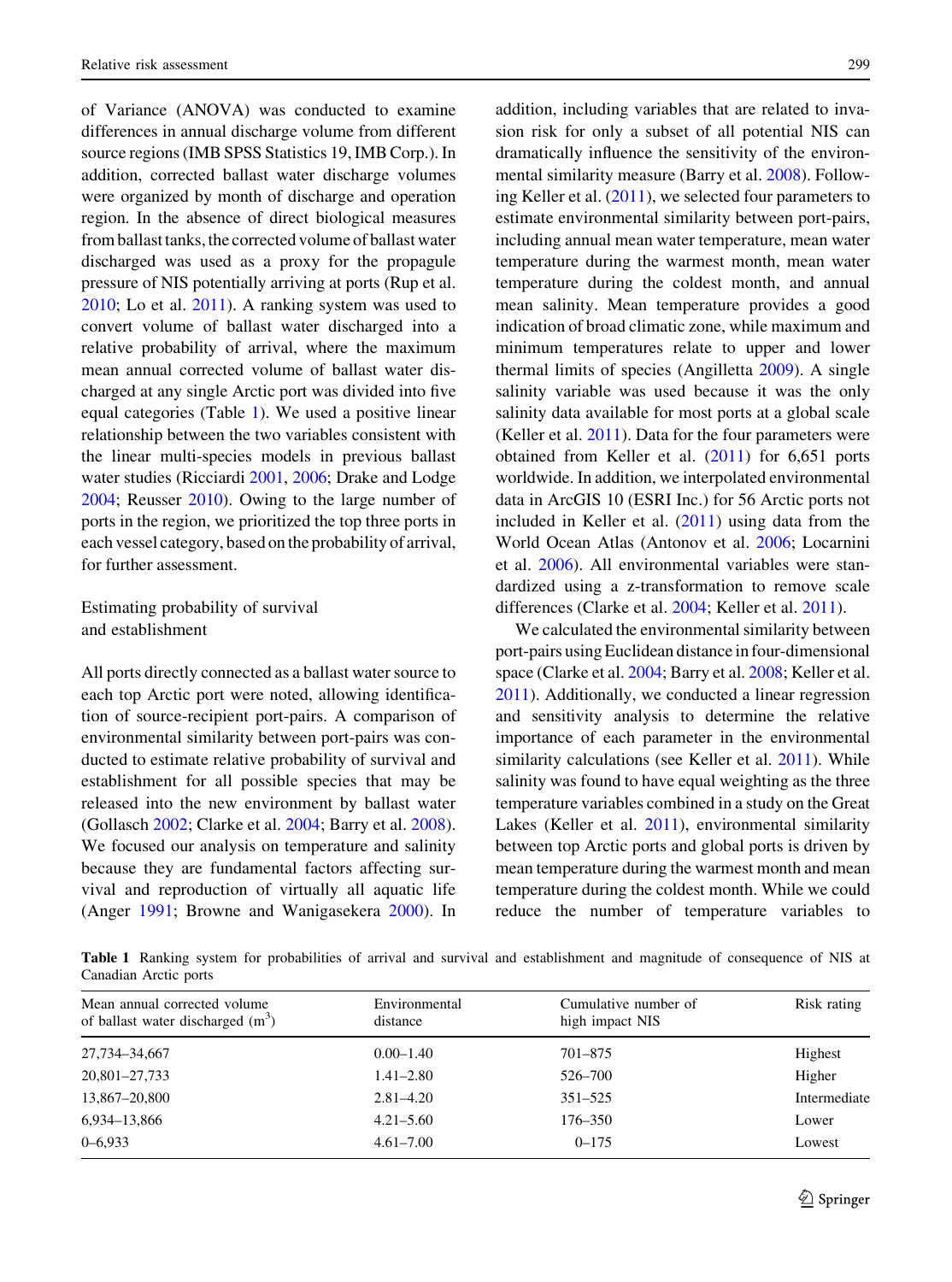redistribute the influence of salinity in the environmental similarity calculations, we suggest that including all three temperature parameters is appropriate for this study because temperature range rather than salinity distinguishes top Arctic ports from other global ports. Similarly, a review by Chown et al. [\(2010\)](#page-11-0) suggested that thermal extremes were more important than mean environmental temperature in determining species performance. Furthermore, we found that using different numbers and combinations of environmental variables in the environmental similarity calculation altered some risk ratings for individual port-pairs but did not change final invasion risk estimates.

Environmental distance values between each top port and all connected source ports were averaged to obtain a final rating for survival and establishment potential. A ranking system was used to convert the average environmental distance value for each port into a relative probability of survival and establishment, where the maximum value for any single source-recipient port-pair (of all possible global portpairs, not just those that were connected in this dataset) was divided into five equal categories (Table [1\)](#page-4-0). The choice of five equal categories reflects a positive linear correlation between the likelihood of NIS survival and establishment and the degree of environmental similarity between donor and recipient ports, an assumption that has been used in previous environmental matching studies (e.g., Hilliard et al. [1997](#page-11-0); Hewitt and Hayes [2002;](#page-11-0) Clarke et al. [2004](#page-11-0)). We conducted the environmental similarity analysis on all possible global ports so that the ranking system would cover the full range of environmentally similar and dissimilar values (Clarke et al. [2004\)](#page-11-0).

## Calculating probability of introduction

Probabilities of arrival as well as survival and establishment were combined into a probability of introduction using Orr's [\(2003](#page-12-0)) minimum probability method. For example, a 'higher' probability of arrival combined with a 'lower' probability of survival and establishment would result in 'lower' probability of introduction. Because the outcome of each individual invasion stage is independent, but successful transition through all stages is a prerequisite for introduction, the probability of passing through all invasion stages would be equal to or lower than the probability of any individual stage (Orr [2003\)](#page-12-0).

Estimating magnitude of potential consequence

We compiled a list of high impact ballast-mediated NIS for connected source ports using data from the Nature Conservancy's Marine Invasive Database (Molnar et al. [2008\)](#page-12-0) because current, port-specific lists of native species and established NIS are not available globally. Molnar et al. ([2008\)](#page-12-0) quantifies NIS impact using a semi-quantitative ecological impact scoring system. The score was assigned globally for each species, reflecting the most damaging documented impact on the viability and integrity of native species and biodiversity (Molnar et al. [2008](#page-12-0)). Under this scoring system, all high impact NIS considered in the risk assessment have received a score of at least three in the four-point system, and disrupt multiple species, ecosystem function, and/or keystone or threatened species. The database includes 90 high impact ballast-mediated NIS in 232 ecoregions. We tabulated the number of high impact NIS recorded for the ecoregion of each connected source port assuming that each port may be a donor of all high impact NIS established within the ecoregion; therefore, multiple tally counts were given to a single NIS that could originate from multiple source ports within an ecoregion. For example, a top port connected to three different ecoregions via four source ports (two source ports being located within one ecoregion) with 10 high impact NIS recorded in each ecoregion would result in a cumulative total of 40 high impact NIS. A NIS originating from multiple source populations were tallied multiple times because the introduction of different genotypes of a single species can increase impact in the recipient environment through increased genetic variation and evolutionary potential (Sakai et al. [2001](#page-12-0)).

A ranking system was used to convert the cumulative number of high impact NIS connected to each top Arctic port into a relative magnitude of potential consequence, where the maximum value was divided into five equal categories (Table [1\)](#page-4-0). We used a linear relationship between the two variables for two reasons. First, all high impact NIS considered have strong and roughly equal magnitude of consequences globally according to the ecological impact score system provided by Molnar et al. [\(2008](#page-12-0)). Therefore, a given increase in number of high impact NIS should lead to a proportional increase in the magnitude of potential consequence. Second, the linear impact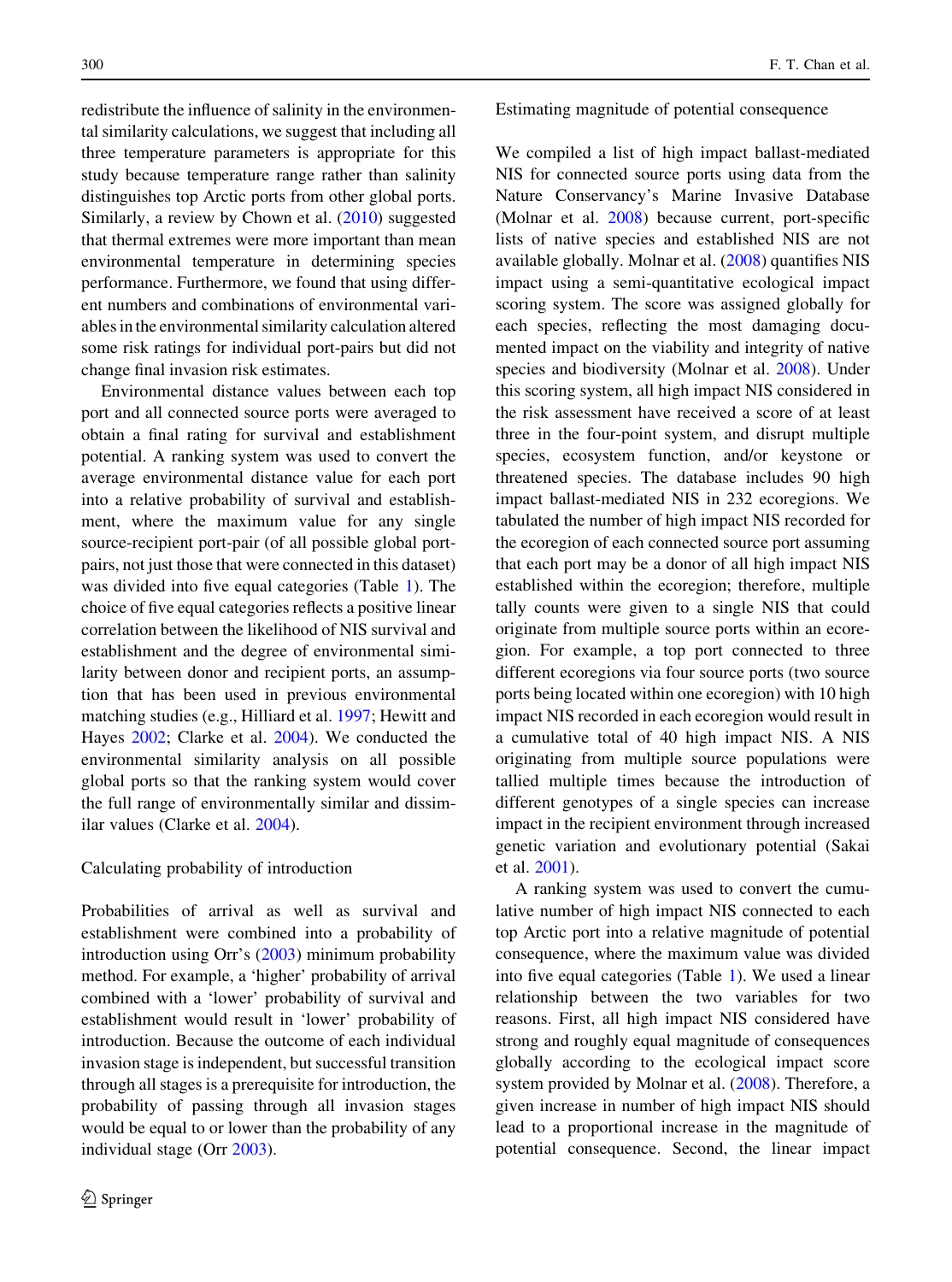|            |              |        |       | P (Introduction) |        |         |
|------------|--------------|--------|-------|------------------|--------|---------|
|            |              | Lowest | Lower | Intermediate     | Higher | Highest |
|            | Highest      |        |       |                  |        |         |
|            | Higher       |        |       |                  |        |         |
| onsequence | Intermediate |        |       |                  |        |         |
|            | Lower        |        |       |                  |        |         |
| C          | Lowest       |        |       |                  |        |         |

Table 2 Matrix used to combine probability of introduction and magnitude of consequence of introduction into final risk ratings, modified from Therriault and Herborg ([2007\)](#page-13-0); stippled = lower risk, grey = intermediated risk, black = higher risk

model of Parker et al. [\(1999\)](#page-12-0) describes impact as a function of abundance and effect per individual of a particular species; in this case, potential impact is a function of the number of potential high impact NIS and effect per species.

## Calculating invasion risk

The probability of introduction and magnitude of potential consequences of ballast-mediated NIS were combined into a final relative invasion risk rating using a symmetrical mixed-rounding matrix that reduces the final ratings to three levels (modified from Therriault and Herborg [2007;](#page-13-0) Table 2).

## Results

During the study period, 29 Arctic ports received an annual mean ballast water discharge of 275,714  $(\pm 6,644)$  m<sup>3</sup>, or 92,625 ( $\pm 11,251$ ) m<sup>3</sup> after correcting for reduction in propagule pressure following ballast water exchange (Table [3\)](#page-7-0). The number of discharge events decreased over time, though a similar volume was reported each year. Ninety-five percent of ballast water discharges took place between July and November, with peak discharge in August. The annual total corrected volume discharged differed significantly by source region (ANOVA,  $p < 0.05$ ), with most water originating from Canadian ports in the Arctic (29,770  $\pm$  9,852 m<sup>2</sup>) and Northwest Atlantic  $(25,693 \pm 11,344 \text{ m}^3)$ , followed by unknown sources  $(12,345 \pm 5,318 \text{ m}^3)$  and foreign ports in Northeast Atlantic  $(8,697 \pm 2,166 \text{ m}^3)$ , Mediterranean and Black Seas (2,185  $\pm$  678 m<sup>3</sup>), Westcentral Atlantic (878  $\pm$  608 m<sup>3</sup>), East-central Atlantic  $(262 \pm 262 \text{ m}^3)$ , and Southeast Atlantic  $(234 \pm$ 

234 m<sup>3</sup>). Ballast water discharge patterns varied spatially, with ports in Hudson Bay receiving the greatest corrected volume of ballast water (76,145  $\pm$  9,757 m<sup>3</sup>), followed by those in the Eastern Arctic (16,308  $\pm$ 5,057 m<sup>3</sup>) and Western Arctic (173  $\pm$  173 m<sup>3</sup>).

Twenty-seven  $(\pm 1.7)$  international merchant vessels discharged an annual mean of  $197,589 \,(\pm 15,271)$  $m<sup>3</sup>$  of ballast water, or 70,097 ( $\pm$ 8,182)  $m<sup>3</sup>$  after correcting for reduction in propagule pressure following ballast water exchange. Churchill (Manitoba), Milne Inlet (Nunavut) and Deception Bay (Québec) received the greatest total corrected volume of ballast water discharged by international merchant vessels (Table [4](#page-8-0)). However, only Churchill had 'highest' probability for ballast-mediated NIS arrival via international merchant vessel discharges. Arrival probabilities for the remaining top ports ranged from 'lowest' to 'lower'. On the other hand,  $12 (\pm 2.0)$  coastal domestic merchant vessels discharged an annual mean of 78,125  $(\pm 13,802)$  m<sup>3</sup>, or 22,528  $(\pm 3,947)$  m<sup>3</sup> corrected volume of ballast water. Churchill, Deception Bay and Iqaluit (Nunavut) received the greatest total corrected volume of ballast water discharged by coastal domestic merchant vessels (Table [4\)](#page-8-0). The probability of arrival of ballast-mediated NIS via coastal domestic merchant vessel discharges was 'lowest' for all top Arctic ports.

Forty-eight foreign, two coastal domestic, and one Arctic source ports were connected to Churchill by international merchant vessels, with an 'intermediate' overall probability of survival and establishment; 29 source ports had 'higher' or 'highest' environmental similarity with Churchill (Appendix 1 in Supplementary Material). One coastal domestic source port was connected to Milne Inlet by international merchant vessels, with an 'intermediate' probability of survival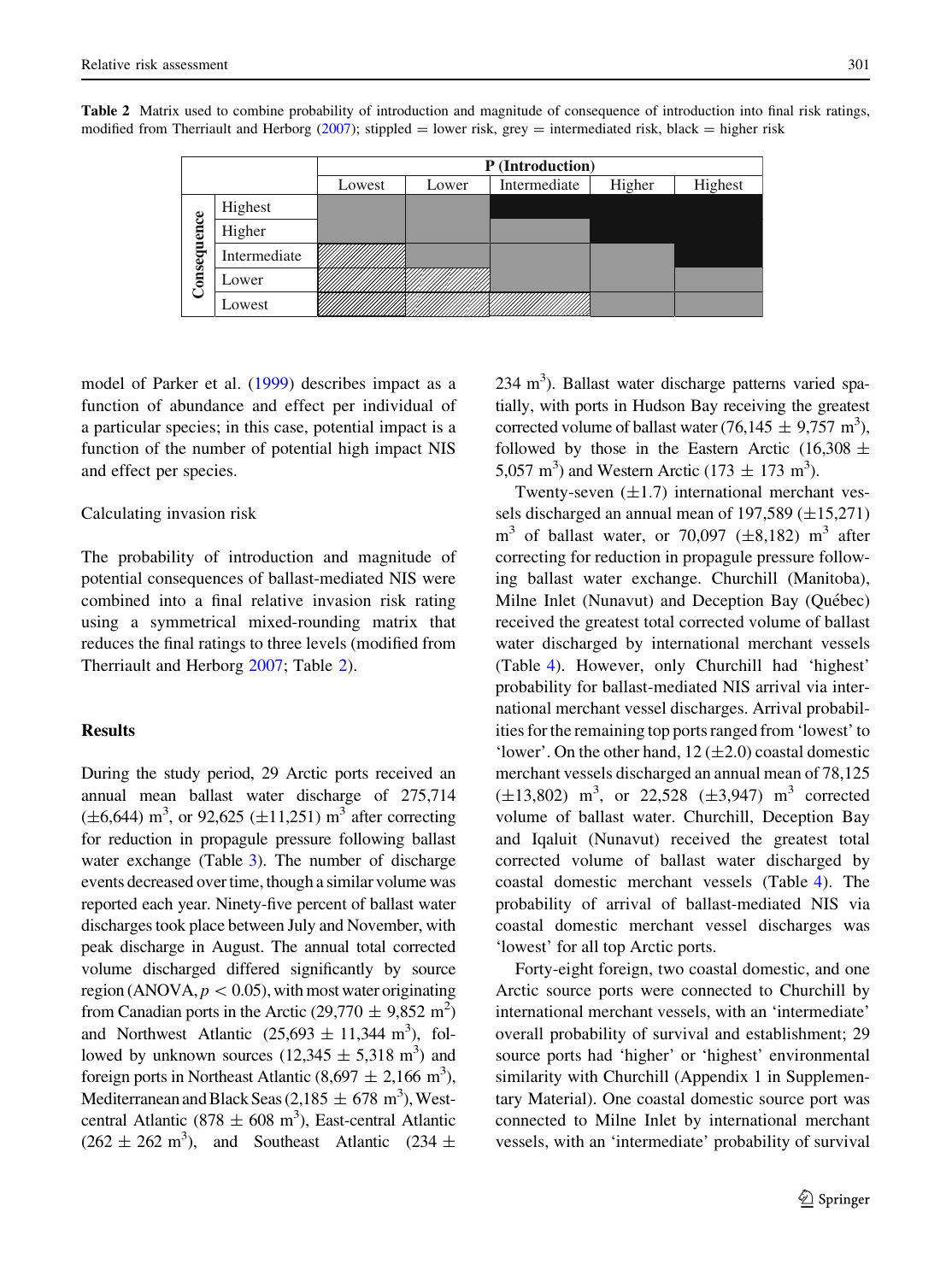<span id="page-7-0"></span>

|       |                            | Table 3 Annual discharge statistics at Canadian Artic ports, by ballast water source                                                                                                                                                                |                                           |        |                                         |       |                                                                                       |        |                                               |                    |
|-------|----------------------------|-----------------------------------------------------------------------------------------------------------------------------------------------------------------------------------------------------------------------------------------------------|-------------------------------------------|--------|-----------------------------------------|-------|---------------------------------------------------------------------------------------|--------|-----------------------------------------------|--------------------|
| Years |                            | Number of Volume of                                                                                                                                                                                                                                 | ballast water discharge (m <sup>3</sup> ) |        |                                         |       |                                                                                       |        |                                               |                    |
|       | discharge<br>events        | Grand Tota                                                                                                                                                                                                                                          | Corrected foreign<br>exchanged            |        | domestic exchanged<br>Corrected coastal |       | Coastal domestic Arctic<br>direct                                                     | direct | Unknown<br>source                             | Corrected<br>Total |
|       |                            |                                                                                                                                                                                                                                                     | $10~\%$                                   | $1 \%$ | $10\%$                                  | $1\%$ |                                                                                       |        |                                               |                    |
| 2005  |                            | 259,623                                                                                                                                                                                                                                             | 7,934                                     | 34     | ç                                       | $\Xi$ | 46,282                                                                                | 55,044 | 10,802                                        | 120,805            |
|       |                            | 291,652                                                                                                                                                                                                                                             | 15,402                                    |        | 1,025                                   | 513   |                                                                                       | 50,190 | 25,927                                        | 93,057             |
| 2007  |                            | 272,890                                                                                                                                                                                                                                             | 18,489                                    |        | 1,973                                   | 205   | 9,297                                                                                 | 24,375 | 11,397                                        | 65,763             |
| 2008  | 35                         | 278,690                                                                                                                                                                                                                                             | 11,846                                    |        |                                         | 820   | 38,548                                                                                | 39,663 |                                               | 90,877             |
|       | Mean $(\pm S.E.M.)$ 39 (2) |                                                                                                                                                                                                                                                     |                                           |        |                                         |       | $275,714$ (6,644) $13,418$ (2,277) $15$ (9) $767$ (465) $545$ (130) $23,532$ (11,178) |        | 42,318 (6,788) 12,032 (5,321) 92,625 (11,251) |                    |
|       |                            | Correction factors (10 % for saline and 1 % for freshwater source ports, respectively) were applied to account for reduction in propagule supply due to ballast water exchange.<br>'Direct' refers to water that was not managed prior to discharge |                                           |        |                                         |       |                                                                                       |        |                                               |                    |

 $\circledcirc$  Springer

and establishment (Appendix 1 in Supplementary Material). Similarly, one foreign, two coastal domestic, and one Arctic source ports were connected to Deception Bay by international merchant vessels, with a 'higher' overall probability of survival and establishment; four source ports had 'higher' or 'highest' environmental similarity with Deception Bay (Appendix 1 in Supplementary Material). One coastal domestic and five Arctic source ports were connected to Churchill by coastal domestic merchant vessels, with a 'highest' overall probability of survival and establishment; all of these source ports had 'highest' environmental similarity with Churchill (Appendix 2 in Supplementary Material). Five coastal domestic source ports were connected to Deception Bay by coastal domestic merchant vessels, with an 'intermediate' overall probability of survival and establishment; one source port had 'highest' environmental similarity with Deception Bay (Appendix 2 in Supplementary Material). Similarly, two Arctic source ports were connected to Iqaluit by coastal domestic vessels, with a 'highest' overall probability of survival and establishment; all source ports had 'highest' environmental similarity with Iqaluit (Appendix 2 in Supplementary Material).

Based on the probabilities of arrival as well as survival and establishment, all top ports have a 'lowest' to 'intermediate' probability of introduction of ballastmediated NIS (Table [5](#page-8-0)). The cumulative number of high impact ballast-mediated NIS at each top port by vessel category ranged from one to 875, representing 78 distinct NIS (Table [5](#page-8-0); Appendix 3 in Supplementary Material). Churchill was rated 'highest' for magnitude of potential consequence of NIS introduction via international merchant vessel discharges, while the remaining top ports rated 'lowest' for magnitude of potential consequence. The final relative invasion risk based on a combination of probability of introduction and magnitude of potential consequence indicated that Churchill has 'higher' risk for ballast-mediated invasions via international merchant ballast water discharges than any other recipient port studied (Table [5\)](#page-8-0). The invasion risk for the remaining top ports was 'lower'.

## **Discussion**

Using a relative risk assessment framework based on the estimated probability that potential NIS will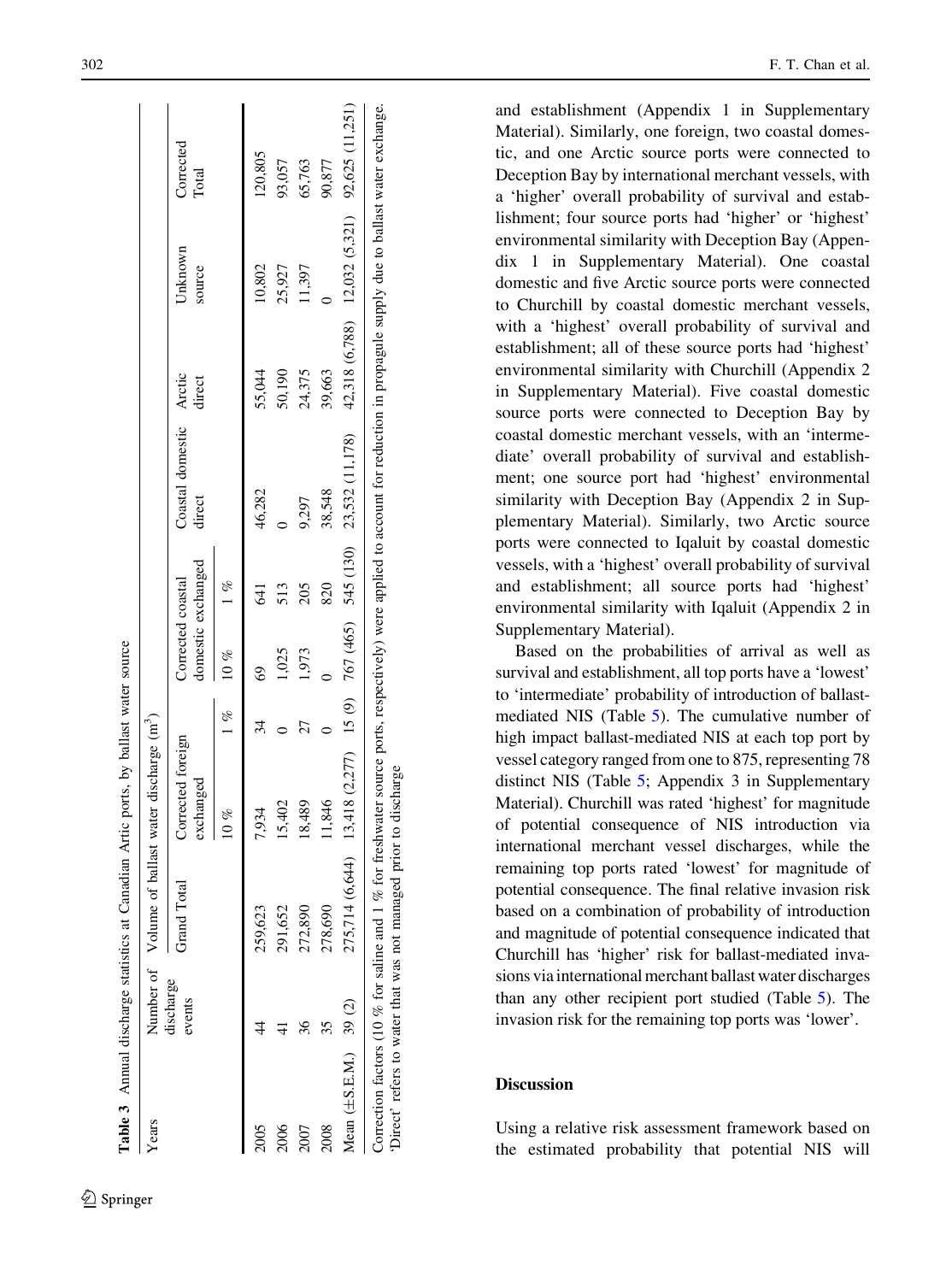| Top 5 ports                                               | Number of        | Mean ( $\pm$ S.E.M.) annual volume of ballast water discharge (m <sup>3</sup> ) |                 |             |  |
|-----------------------------------------------------------|------------------|---------------------------------------------------------------------------------|-----------------|-------------|--|
|                                                           | discharge events | Grand total                                                                     | Corrected total | P (arrival) |  |
| International merchant vessel ballast water discharges    |                  |                                                                                 |                 |             |  |
| Churchill, MB*                                            | 17(2)            | 157,675 (19,409)                                                                | 34,667 (8,661)  | Highest     |  |
| Milne Inlet, NU*                                          | 0.3(0.3)         | 6,959(6,959)                                                                    | 6,959(6,959)    | Lower       |  |
| Deception Bay, QC*                                        | 1.5(0.3)         | 8,069 (4,020)                                                                   | 3,884 (2,073)   | Lowest      |  |
| Iqaluit, NU                                               | 1.3(0.3)         | 3,679 (1,548)                                                                   | 3,679 (1,548)   | Lowest      |  |
| Aupaluk, QC                                               | 0.8(0.3)         | 3,236 (1,105)                                                                   | 3,236 (1,105)   | Lowest      |  |
| Coastal domestic merchant vessel ballast water discharges |                  |                                                                                 |                 |             |  |
| Churchill, MB*                                            | 2(1.4)           | 5,221 (3,319)                                                                   | 5,221 (3,319)   | Lowest      |  |
| Deception Bay, QC*                                        | 6(1.2)           | 60,144 (11,852)                                                                 | 4,457(2,102)    | Lowest      |  |
| Igaluit, NU*                                              | 0.5(0.3)         | 1,536 (896)                                                                     | 1,536 (896)     | Lowest      |  |
| Chesterfield Inlet/Igluligaarjuk, NU                      | 0.3(0.3)         | 1,468 (1,468)                                                                   | 1,468 (1,468)   | Lowest      |  |
| Nanisivik, OC                                             | 0.3(0.3)         | 1,468 (1,468)                                                                   | 1,468 (1,468)   | Lowest      |  |

<span id="page-8-0"></span>Table 4 Ballast water discharge statistics for international merchant and coastal domestic vessels at the top 5 Arctic ports

\* denotes the top three ports considered for full assessment in each vessel category

Table 5 Relative invasion risk for ballast-mediated introductions at top Arctic ports, by vessel category

|                                                           | P (arrival) | P (survival)<br>and establishment) | P (introduction) | Cumulative<br>number of<br>high impact NIS | Magnitude<br>of potential<br>consequence | Invasion<br>risk |
|-----------------------------------------------------------|-------------|------------------------------------|------------------|--------------------------------------------|------------------------------------------|------------------|
| International merchant vessel ballast water discharges    |             |                                    |                  |                                            |                                          |                  |
| Churchill, MB                                             | Highest     | Intermediate                       | Intermediate     | 875                                        | Highest                                  | Higher           |
| Milne Inlet, NU                                           | Lower       | Intermediate                       | Lower            | 3                                          | Lowest                                   | Lower            |
| Deception Bay, OC                                         | Lowest      | Higher                             | Lowest           | 47                                         | Lowest                                   | Lower            |
| Coastal domestic merchant vessel ballast water discharges |             |                                    |                  |                                            |                                          |                  |
| Churchill, MB                                             | Lowest      | Highest                            | Lowest           | 8                                          | Lowest                                   | Lower            |
| Deception Bay, OC                                         | Lowest      | Intermediate                       | Lowest           | 12                                         | Lowest                                   | Lower            |
| Iqaluit, NU                                               | Lowest      | Highest                            | Lowest           | 1                                          | Lowest                                   | Lower            |

successfully arrive, survive and establish, as well as the magnitude of potential consequence, Churchill appears to be at greatest invasion risk from discharge of ballast water by international merchant vessels despite requirements for ballast water exchange for incoming foreign transits. The estimated invasion risk is driven mainly by Churchill's high connectivity to a variety of foreign ports, and a high magnitude of potential impact in consequence. Churchill is a major Arctic seaport for grain export owing to its proximity to the Canadian prairies and its connection to the rail transit system, thus it attracts numerous international merchant vessels that discharge both domestic and foreign ballast water (McCalla [1994;](#page-12-0) Niimi [2007](#page-12-0)). All other ports assessed resulted in a lower invasion risk due to a low probability of NIS arrival and/or low magnitude of potential consequence.

Ballast water from coastal domestic sources in the Arctic and Northwest Atlantic appear to pose a relatively high risk of introducing new NIS or spreading established ones, representing 85 % of total corrected volume of ballast water discharged at Canadian Arctic ports. The majority of this volume was not exchanged because ballast water originating from domestic sources is presently exempt from ballast water management regulations. Moreover, domestic voyages are generally shorter and associated with higher density of viable organisms in ballast water discharges (Simkanin et al. [2009](#page-12-0); Lawrence and Cordell [2010;](#page-12-0) DiBacco et al. [2011\)](#page-11-0). On the other hand,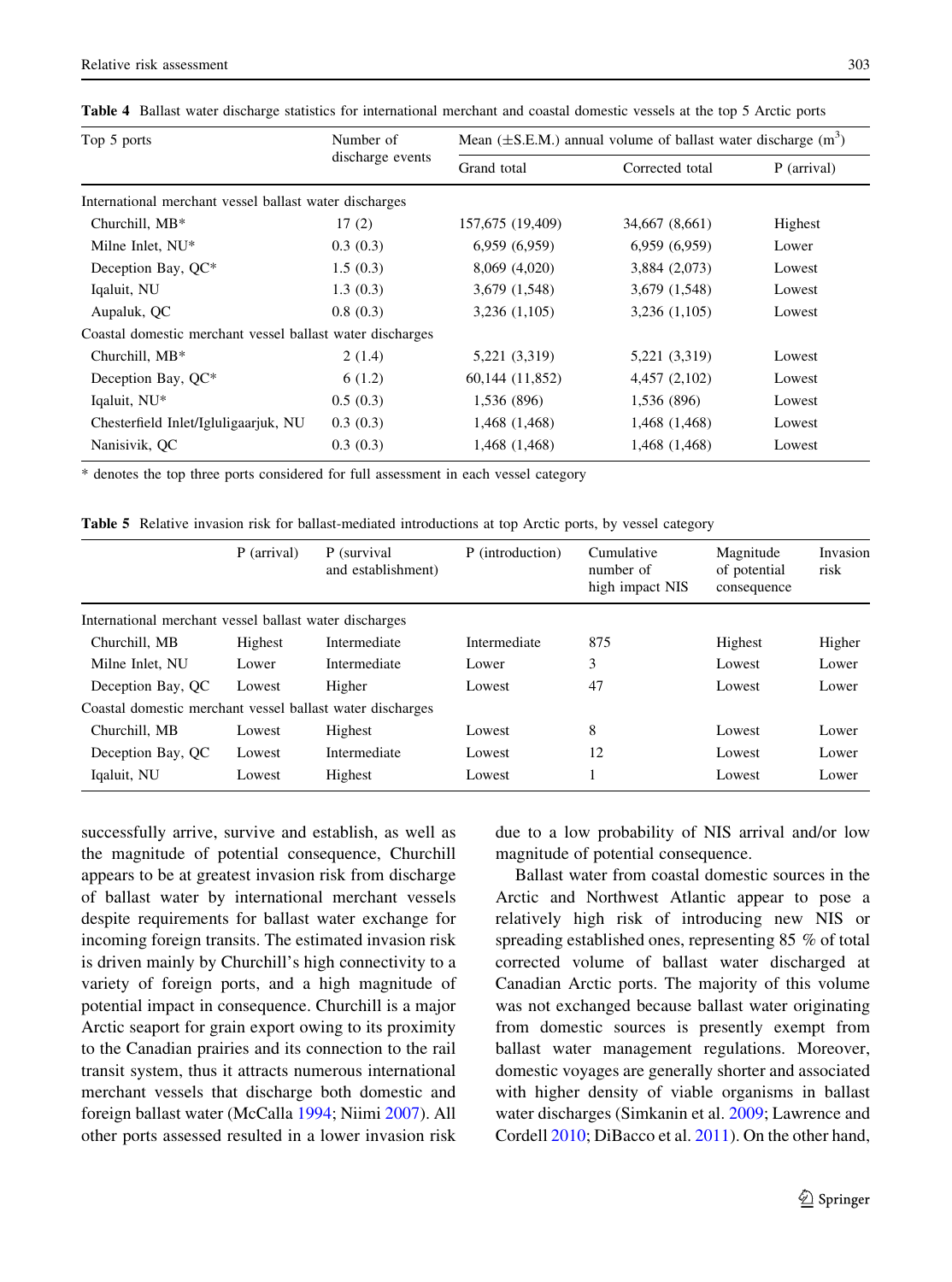ballast water from foreign sources must be exchanged or flushed on the open ocean, which dramatically reduces potential propagule pressure to Canadian ports. It is important to note that international merchant vessels did not always carry foreign ballast water; they also carried ballast water from domestic sources and appear to be the main vessel category delivering domestic ballast water and potentially NIS into the region (Appendix 4 in Supplementary Material).

The observed temporal and spatial patterns of ballast water discharge suggest that potential invasion risk is not uniform in the Canadian Arctic. Not surprisingly, ballast water discharges took place mainly during summer months, coinciding with high abundance of food and favorable environmental conditions for many species in the Arctic. The timing of propagule arrival may allow NIS to reproduce and form established populations or produce diapausing eggs before environmental conditions deteriorate, thus increasing the probability of successful colonization (Crawley [1989;](#page-11-0) Bailey et al. [2009\)](#page-11-0). Additionally, discharges were concentrated in Hudson Bay, where climatic conditions are relatively mild and more similar to those of temperate regions, enhancing the probability of survival of released NIS. Therefore, ports in Hudson Bay may be at highest ballastmediated invasion risk during summer months.

From a global perspective, the Canadian Arctic currently receives less vessel traffic and a smaller volume of ballast water discharge than most temperate regions. For example, the volume of ballast discharged in the region is 0.4 % of that in the Great Lakes and St. Lawrence River (Bailey et al. [2011\)](#page-11-0) and 1 % of that on the west coast of the United States (Simkanin et al. [2009\)](#page-12-0). The Canadian Arctic also has less vessel traffic than other Arctic regions, with approximately 10 % of the number of vessel arrivals to Alaska (McGee et al. [2006;](#page-12-0) Arctic Council [2009\)](#page-11-0). It is important to note, however, that the short season and condensed spatial pattern of propagule arrival in the Canadian Arctic may negatively bias comparisons of annual averages. In addition, marine shipping in the Arctic is expected to grow in the near future coincident with sea ice retreat. Increased resource exploration, tourism, and research are expected to be major contributors to shipping growth in the Arctic (Arctic Council [2009](#page-11-0)). Current environmental conditions of some Arctic and sub-Arctic regions can be suitable for temperate species, thus successful establishment is possible

given adequate propagule pressure (de Rivera et al. [2011\)](#page-11-0). In fact, at least 10 NIS have been reported in Arctic and sub-Arctic waters, although the mechanism(s) of introduction and confirmation of long-term establishment success is generally not well documented (Hines and Ruiz [2000;](#page-11-0) Streftaris et al. [2005](#page-13-0); Gollasch [2006;](#page-11-0) Molnar et al. [2008](#page-12-0)). The small number of NIS recorded in the Arctic may be an artifact of insufficient research effort (Niimi [2004](#page-12-0); Ruiz and Hewitt [2009\)](#page-12-0).

The Arctic remains a relatively pristine ecosystem with a relatively high number of endemic species (Arctic Council [2009](#page-11-0)). Precautionary preventive management efforts may protect Canadian and other Arctic ecosystems from biological invasions, especially at relatively high risk ports. Our results also suggest that vector management polices should include domestic ballast water carried by international merchant vessels. In addition, biological surveys can be directed at high-risk sites to gather information on the quantity and diversity of potential NIS associated with the vector and/or to fill data gaps. This framework can be used to monitor changes in invasion risk in the Canadian Arctic as the region experiences climate warming and increased shipping activity.

Several limitations of our relative risk assessment warrant discussion. First, our estimate of ballast water discharged by coastal domestic vessels into the region was largely based on the assumption that ballast water was discharged when cargo was loaded. This approach may over- or under-estimate actual volume discharged depending on the quantity of the cargo loaded in relation to the vessels' deadweight (David et al. [2012](#page-11-0)). In the absence of ballast information for this subset of vessels, our approach utilized best available data and was informed by government agencies and the shipping industry. Second, we used volume of ballast water discharged as a proxy measure for the biota actually released at ports. This relationship may not be robust in certain cases, with propagule pressure more strongly associated with water salinity, age of ballast water, and management practices (Verling et al. [2005](#page-13-0); Lawrence and Cordell [2010\)](#page-12-0). While our methods did account for ballast water exchange, we were unable to incorporate additional factors affecting propagule pressure. The use of ballast volume as a proxy for propagule pressure, while imperfect, is consistent with a number of previous studies (Drake and Lodge [2004](#page-11-0); Herborg et al. [2007;](#page-11-0) Simkanin et al. [2009](#page-12-0); Lo et al. [2011\)](#page-12-0).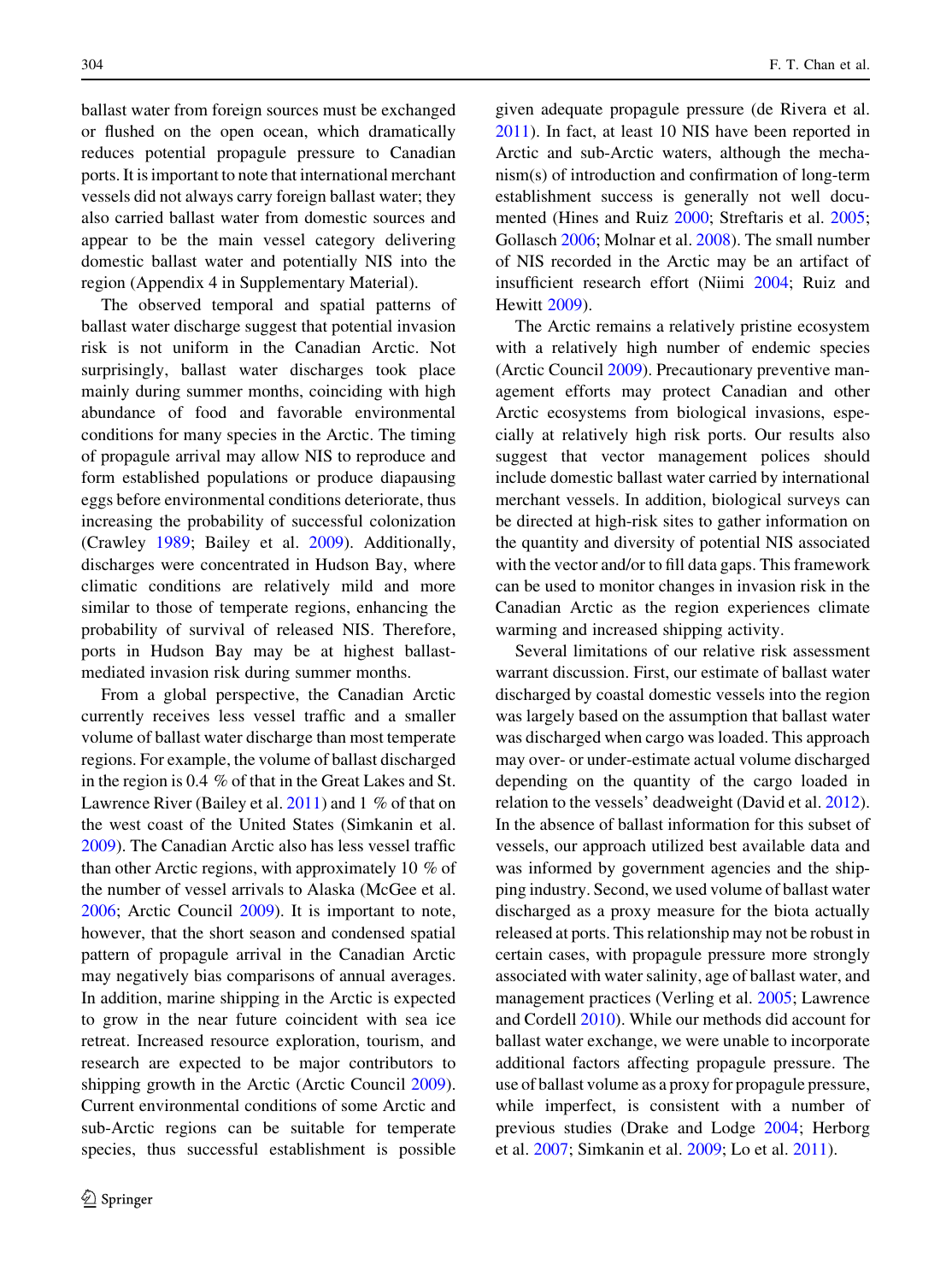<span id="page-10-0"></span>Third, the environmental similarity analysis may under- or over- estimate NIS survival and establishment risk for individual species because biological interactions, such as facilitation, competition and predation, which can have positive or negative impacts on NIS in the new environment, were not evaluated (Barry et al. [2008\)](#page-11-0). While we recognize these limitations, our approach follows established assumptions and recommendations of previous environmental similarity analyses using the most comprehensive global port environmental data (e.g., Hewitt and Hayes [2002;](#page-11-0) Clarke et al. [2004](#page-11-0); Barry et al. [2008](#page-11-0); Keller et al. [2011\)](#page-11-0). Finally, the list of high impact species used to estimate magnitude of potential consequence was available only for ecoregions rather than specific ports. It does not account for species that may cause high impacts in new recipient regions despite low or negligible impact in source regions, and it does not account for high impact species that are native to the source region. Additionally, the approach assumes that the effect per high impact NIS is independent of other species. Although NIS impacts are known to vary depending on the physical and biological characteristics of the invaded environment, we were not able to evaluate these factors due to limited port-specific NIS records. While not ideal, this data is peer-reviewed and is the most comprehensive global NIS data available.

All risk assessments have an inherent level of uncertainty since they are an estimate of a complex biological process and can never capture all variables involved (Orr [2003\)](#page-12-0). In fact, risk assessments are most needed when knowledge regarding individual NIS or vectors is limited, or most uncertain. The uncertainty associated with our vector-based relative risk assessment is mainly related to the quality of data (degree of error) available and the representativeness of the data in terms of the invasion process (degree of mismatch). The degree of error in our relative assessment is generally low because all data used were obtained from extensive systematic information or peer-reviewed data. The degree of mismatch is low to moderate because the relationship between invasion success and the proxy measures used to estimate probabilities of arrival, survival and establishment, and consequence were based on substantial scientific information and peerreviewed literatures. The National Research Council [\(2011\)](#page-12-0) provided an extensive theoretical treatment of the risk-release relationship, surmising that the combined curves of multiple populations would be expected

to be non-linear but might be better characterized as linear due to other important sources of variation that affect invasion probability. Thus, we chose a linear model for our relative ranking system, which is consistent with previous ballast water studies (e.g., Ricciardi [2001](#page-12-0), [2006;](#page-12-0) Drake and Lodge [2004;](#page-11-0) Reusser [2010\)](#page-12-0). We acknowledge that additional research to improve the degree of mismatch would benefit future vector-based risk assessments.

To our knowledge, this is the most comprehensive vector-based relative risk assessment for assessing potential invasions where the identity of NIS associated with the vector is unknown. By evaluating all stages of the invasion process and the magnitude of potential consequence, we estimated the relative invasion risk at major ports and identified risky transit pathways for the Canadian Arctic. The framework presented here could be applied to other mechanisms of biological invasion where the vast number of potential NIS within a vector prohibits species-specific assessment. The information needed will vary according to vector but should include a measure of vector strength such as the number of arrivals, identification of source and release sites of potential NIS (i.e., the pathway), environmental conditions at those sites, as well as a means to measure potential consequence. By following these steps and adopting a risk ranking system, one can estimate the relative probability of introduction and potential magnitude of consequence for NIS within a vector at a variety of locations or across different geographic pathways.

Acknowledgments We thank the Canadian Coast Guard, Transport Canada and Dr. R. Keller for access to data, and C. Gravel, S. Santavy and M. Deneau for assistance with data summary and analysis. Comments from Dr. Jeb Byers and two anonymous reviewers are greatly appreciated. We are grateful for funding from Transport Canada, Fisheries and Oceans Canada, the NSERC Canadian Aquatic Invasive Species Network (CAISN) and NSERC Discovery Grants to SAB and HJM, and NSERC CGSD2 and Ontario Graduate Scholarships to FTC.

## References

- Andersen MC, Adams H, Hope B, Powell M (2004) Risk assessment for invasive species. Risk Anal 24:787–793
- Andow DA (2003) Pathways-based risk assessment of exotic species invasions. In: Ruiz GM, Carlton JT (eds) Invasive species: vectors and management strategies. Island Press, Washington, pp 439–455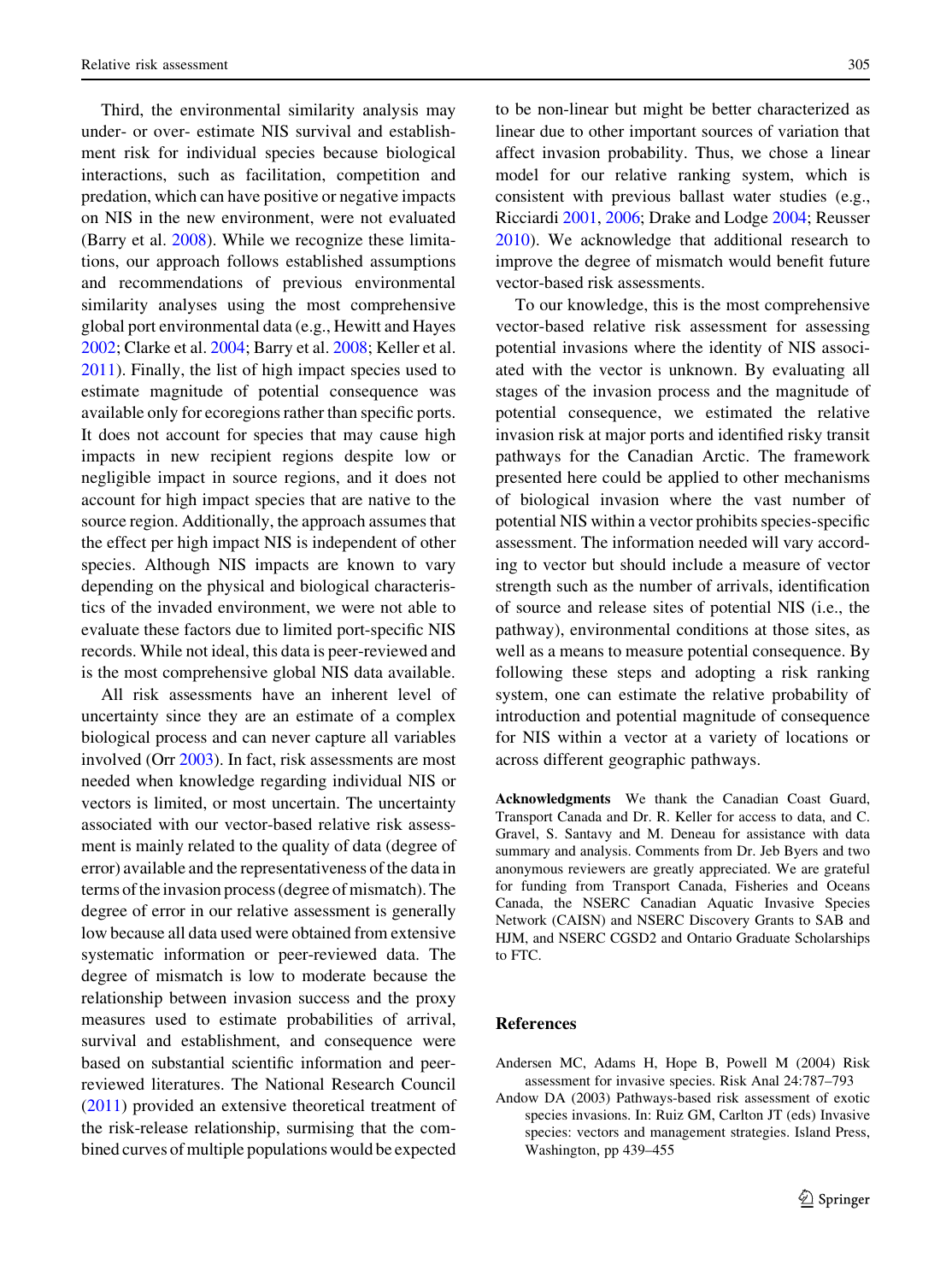- <span id="page-11-0"></span>Anger K (1991) Effects of temperature and salinity on the larval development of the Chinese mitten crab Eriocheir sinensis (Decapoda: Grapsidae). Mar Ecol Prog Ser 72:103–110
- Angilletta MJ Jr (2009) Thermal adaptation: a theoretical and empirical synthesis. Oxford University Press, Oxford
- Antonov JI, Locarnini RA, Boyer TP, Mishonov AV, Garcia HE (2006) World ocean atlas 2005, volume 2: salinity. In: Levitus S (ed) NOAA Atlas NESDIS 62. US Government Printing Office, Washington
- Bailey SA, Velez-Espino LA, Johansson OE, Koops MA, Wiley CJ (2009) Estimating establishment probabilities of Cladocera introduced at low density: an evaluation of the proposed ballast water discharge standards. Can J Fish Aquat Sci 66:261–276
- Bailey SA, Chan FC, Ellis SM, Bronnenhuber JE, Bradie JN, Simard N (2011) Risk assessment for ship-mediated introductions of aquatic nonindigenous species to the Great Lakes and freshwater St. Lawrence River. Canadian Science Advisory Secretariat Research Document 2011/104. Fisheries and Oceans Canada, Burlington
- Barry SC, Hayes KR, Hewitt CL, Behrens HL, Dragsund E, Bakke SM (2008) Ballast water risk assessment: principles, processes, and methods. ICES J Mar Sci 65:121–131
- Bartell S, Nair S (2003) Establishment risks for invasive species. Risk Anal 24:833–845
- Briski E, Ghabooli S, Bailey SA, MacIsaac HJ (2012) Invasion risk posted by macroinvertebrates transported in ships' ballast tanks. Biol Invas. doi:[10.1007/s10530-012-0194-0](http://dx.doi.org/10.1007/s10530-012-0194-0)
- Browne RA, Wanigasekera G (2000) Combined effects of salinity and temperature on survival and reproduction of five species of Artemia. J Exp Mar Biol Ecol 244(1):29–44
- Cheung WWL, Lam VWY, Sarmiento JL, Kearney K, Watson R, Pauly D (2009) Projecting global marine biodiversity impacts under climate change scenarios. Fish Fisheries 10:235–251
- Chown SL, Hoffmann AA, Kristensen TN, Angilletta MJ Jr, Stenseth NC, Pertoldi C (2010) Adapting to climate change: a perspective from evolutionary physiology. Climate Res 43:3–15
- Clarke C, Hilliard R, Junqueria A de OR, Neto A de CL, Polglaze J, Raaymakers S (2004) Ballast water risk assessment: Port of Sepetiba, Federal Republic of Brazil. GloBallast Monograph Series 14. International Maritime Organization, London
- Claudi R, Ravishankar TJ (2006) Quantification of risks of alien species introductions associated with ballast water discharge in the Gulf of St. Lawrence. Biol Invasions 8:25–44
- Colautti RI, Grigorovich IA, MacIsaac HJ (2006) Propagule pressure: a null model for biological invasions. Biol Invasions 8:1023–1037
- Council Arctic (2009) Arctic marine shipping assessment. Arctic Council, Tromsø
- Crawley MJ (1989) Chance and timing in biological invasions. In: Drake JA (ed) Biological invasions: a global perspective. Wiley, New York, pp 407–423
- Cressey D (2007) Arctic melt opens northwest passage. Nature 449:267
- David M, Perkovič M, Suban V, Gollasch S (2012) A generic ballast water discharge assessment model as a decision supporting tool in ballast water management. Decis Support Syst 53:175–185
- de Rivera CE, Steves BP, Fofonoff PW, Hines AH, Ruiz GM (2011) Potential for high-latitude marine invasions along western North America. Divers Distrib 17:1198–1209
- DiBacco C, Humphrey DB, Nasmith LE, Levings CD (2011) Ballast water transport of non-indigenous zooplankton to Canadian ports. ICES J Mar Sci. doi:[10.1093/icesjms/](http://dx.doi.org/10.1093/icesjms/fsr133) [fsr133](http://dx.doi.org/10.1093/icesjms/fsr133)
- Drake JM, Lodge DM (2004) Global hot spots of biological invasions: evaluating options for ballast-water management. Proc R Soc Lond B Bio Sci 271:575–580
- Food and Agricultural Organization of the United Nations [FAO] (2009) FAO major fishing areas. [http://www.](http://www.fao.org/fishery/cwp/handbook/H/en) [fao.org/fishery/cwp/handbook/H/en.](http://www.fao.org/fishery/cwp/handbook/H/en) Assessed 1 Dec 2009
- Gollasch S (2002) Hazard analysis of aquatic species invasions. In: Leppäkoski E, Gollasch S, Olenin S (eds) Invasive aquatic species of Europe: distribution, impacts and management. Kluwear, Netherlands, pp 447–455
- Gollasch S (2006) Overview on introduced aquatic species in European navigational and adjacent waters. Helgol Mar Res 60:84–89
- Gray DK, Johengen TH, Reid DF, MacIsaac HJ (2007) Efficacy of open-ocean ballast water exchange as a means of preventing invertebrate invasions between freshwater ports. Limnol Oceanogr 52:2386–2397
- Hayes KR (2003) Biosecurity and the role of risk assessment. In: Ruiz GM, Carlton JT (eds) Invasive species: vectors and management strategies. Island Press, Washington, pp 382–414
- Hellmann JJ, Byers JE, Bierwagen BG, Dukes JS (2008) Five potential consequences of climate change for invasive species. Conserv Biol 22:534–543
- Herborg LM, Jerde CL, Lodge DM, Ruiz GM, MacIsaac HJ (2007) Predicting invasion risk using measures of introduction effort and environmental niche models. Ecol Appl 17:663–674
- Hewitt CL, Hayes KR (2002) Risk assessment of marine biological invasions. In: Leppäkoski E, Gollasch S, Olenin S (eds) Invasive aquatic species of Europe: distribution, impacts and management. Kluwear, Netherlands, pp 456–466
- Hilliard RW, Walker S, Raaymakers S (1997) Ballast water risk assessment—12 Queensland ports: Stage 5 report—executive summary and synthesis of stages 1–4. EcoPorts Monograph Series 14. Ports Corporation of Queensland, Brisbane
- Hines AH, Ruiz GM (2000) Biological invasions of cold-water coastal ecosystems: ballast-mediated introductions in Port Valdez/Prince William Sound, Alaska. Smithsonian Environmental Research Centre, Edgewater
- Howell SEL, Yackel JJ (2004) A vessel transit assessment of sea ice variability in the Western Arctic, 1969–2002: implications for ship navigation. Can J of Remote Sens 30: 205–215
- Hulme PE (2009) Trade, transport and trouble: managing invasive species pathways in an era of globalization. J Appl Ecol 46:10–18
- Hulme PE, Bacher S, Kenis M, Klotz S, Kühn K, Minchin D, Nentwig W, Olenin S, Panov V, Pergl J, Pyšek P, Roques A, Sol D, Solarz W, Vila` M (2008) Grasping at the routes of biological invasions: a framework for integrating pathways into policy. J Appl Ecol 45:403–414
- Keller RP, Drake JM, Drew MB, Lodge DM (2011) Linking environmental conditions and ship movements to estimate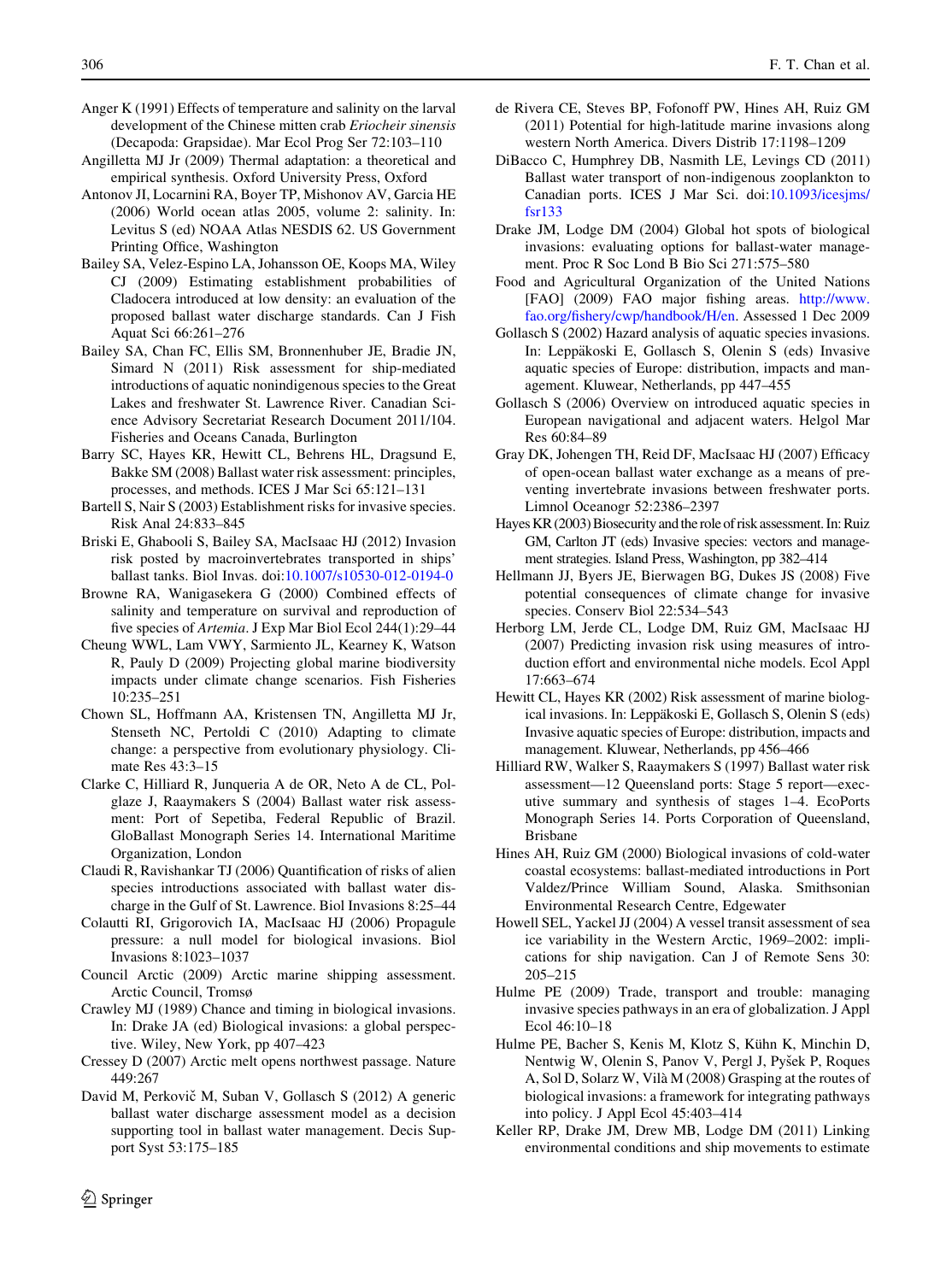<span id="page-12-0"></span>invasive species transport across the global shipping network. Divers Distrib 17:93–102

- Khon VC, Mokhov II, Latif M, Sememov VA, Park W (2010) Perspectives of northern sea route and northwest passage in the twenty-first century. Clim Change 100:757–768
- Klein G, MacIntosh K, Kaczmarska I, Ehrman JM (2010) Diatom survivorship in ballast water during trans-Pacific crossings. Biol Invasions 12:1031–1044
- Kolar CS, Lodge DM (2002) Ecological predictions and risk assessment for alien fishes in North America. Science 298:1233–1236
- Lawrence DJ, Cordell JR (2010) Relative contributions of domestic and foreign sourced ballast water to propagule pressure in Puget Sound, Washington, USA. Biol Conserv 143:700–709
- Lo VB, Levings CD, Chan KMA (2011) Quantifying potential propagule pressure of aquatic invasive species from the commercial shipping industry in Canada. Mar Pollut Bull 64:295–302
- Locarnini RA, Mishonov AV, Antonov JI, Boyer TP, Garcia HE (2006) World ocean atlas 2005, volume 1: temperate. In: Levitus S (ed) NOAA atlas NESDIS 61. US Government Printing Office, Washington
- Lockwood JL, Hoopes MF, Marchetti MP (2005) Transport vectors and pathways. In: Lockwood JL, Hoopes MF, Marchetti MP (eds) Invasion ecology. Blackwell, Malden, pp 18–37
- Lockwood JL, Cassey P, Blackburn TM (2009) The more you introduce the more you get: the role of colonization pressure and propagule pressure in invasion ecology. Divers Distrib 15:904–910
- McCalla RJ (1994) Sovereignty and shipping in the Canadian Arctic archipelago. In: McCalla RJ (ed) Water transportation in Canada. Formae Publishing Company Limited, Halifax, pp 194–223
- McGee S, Piorkowski R, Ruiz G (2006) Analysis of recent vessel arrivals and ballast water discharge in Alaska: toward assessing ship-mediated invasion risk. Mar Pollut Bull 52:1634–1645
- Molnar JL, Gamboa RL, Revenga C, Spalding MD (2008) Assessing the global threat of invasive species to marine biodiversity. Front Ecol Environ 6:485–492
- National Research Council (2011) Assessing the relationship between propagule pressure and invasion risk in ballast water. The National Academies Press, Washington
- Niimi AJ (2004) Environmental and economic factors can increase the risk of exotic species introductions to the arctic region through increased ballast water discharge. Environ Manage 33:712–718
- Niimi AJ (2007) Current and future prospects for vessel related introductions of exotic species to the Arctic region. Canadian technical report of fisheries and aquatic sciences 2720. Fisheries and Oceans Canada, Burlington
- Orr R (2003) Generic nonindigenous aquatic organisms risk analysis review process. In: Ruiz GM, Carlton JT (eds) Invasive species: vectors and management strategies. Island Press, Washington, pp 415–438
- Parker IM, Simberloff D, Lonsdale WM, Goodell K, Wonham M, Kareiva PM, Williamson MH, Von Holle B, Moyle PB, Byers JE, Goldwasser L (1999) Impact: toward a

framework for understanding the ecological effects of invaders. Biol Invasions 1:3–19

- Pheloung PC, Williams PA, Halloy SR (1999) A weed risk assessment model for use as a biosecurity tool evaluating plant introductions. J Environ Manage 57:239–251
- Reid PC, Johns DG, Edwards M, Starr M, Poulin M, Snoeijs P (2007) A biological consequence of reducing Arctic ice cover: arrival of the Pacific diatom Neodenticula seminae in the North Atlantic for the first time in 800,000 years. Glob Change Biol 13:1910–1921
- Reusser D (2010) Biogeography of nonindigenous species: from description to prediction. Dissertation, Oregon State University
- Ricciardi A (2001) Facilitative interactions among aquatic invaders: is an ''invasional meltdown'' occurring in the Great Lakes? Can J Fish Aquat Sci 58:2513–2525
- Ricciardi A (2006) Patterns of invasion in the Laurentian Great Lakes in relation to changes in vector activity. Divers Distrib 12:425–433
- Rooney RC, Paterson MJ (2009) Ecosystem effects of Rainbow Smelt (Osmerus mordax) invasions in inland lakes: a literature review. Canadian technical report of fisheries and aquatic sciences 2845. Fisheries and Oceans Canada, Winnipeg
- Ruiz GM, Carlton JT (2003) Invasion vector: a conceptual framework for management. In: Ruiz GM, Carlton JT (eds) Invasive species: vectors and management strategies. Island Press, Washington, pp 459–504
- Ruiz GM, Hewitt CL (2009) Latitudinal patterns of biological invasions in marine ecosystems: a polar perspective. In: Krupnik I, Lang MA, Miller SE (eds) Smithsonian at the poles: contributions to international polar year science. Smithsonian Institute Press, Washington, pp 347–358
- Ruiz GM, Smith G (2005) Biological study of container ships arriving to the Port of Oakland. [http://www.serc.si.edu/](http://www.serc.si.edu/labs/marine_invasions/publications/PortOakfinalrep.pdf) [labs/marine\\_invasions/publications/PortOakfinalrep.pdf](http://www.serc.si.edu/labs/marine_invasions/publications/PortOakfinalrep.pdf). Accessed 1 December 2009
- Rup MP, Bailey SA, Wiley CJ, Minton MS, Miller AW, Ruiz GM, MacIsaac HJ (2010) Domestic ballast operations on the Great Lakes: potential importance of Lakers as a vector for introduction and spread of nonindigenous species. Can J Fish Aquat Sci 67:256–268
- Sakai AK, Allendorf FW, Holt JS, Lodge DM, Molofsky J, With KA, Baughman S, Cabin RJ, Cohen JE, Ellstrand NC, McCauley DE, O'Neil P, Parker IM, Thompson JN, Weller SG (2001) The population biology of invasive species. Annu Rev Ecol Syst 32:305–332
- Seiden JM, Way CJ, Rivkin RB (2011) Bacterial dynamics in ballast water during trans-oceanic voyages of bulk carriers: environmental controls. Mar Ecol Prog Ser 436:145– 159
- Simard N, Hardy M (2004) The Laurentian Channel as an alternative ballast water exchange zone: risks, analysis and recommendations. Canadian science advisory secretariat research document 2004/120. Fisheries and Oceans Canada, Mont-Joli
- Simkanin C, Davidson I, Falkner M, Sytsma M, Ruiz G (2009) Intra-coastal ballast water flux and the potential for secondary spread of non-native species on the US West Coast. Mar Pollut Bull 58:366–374